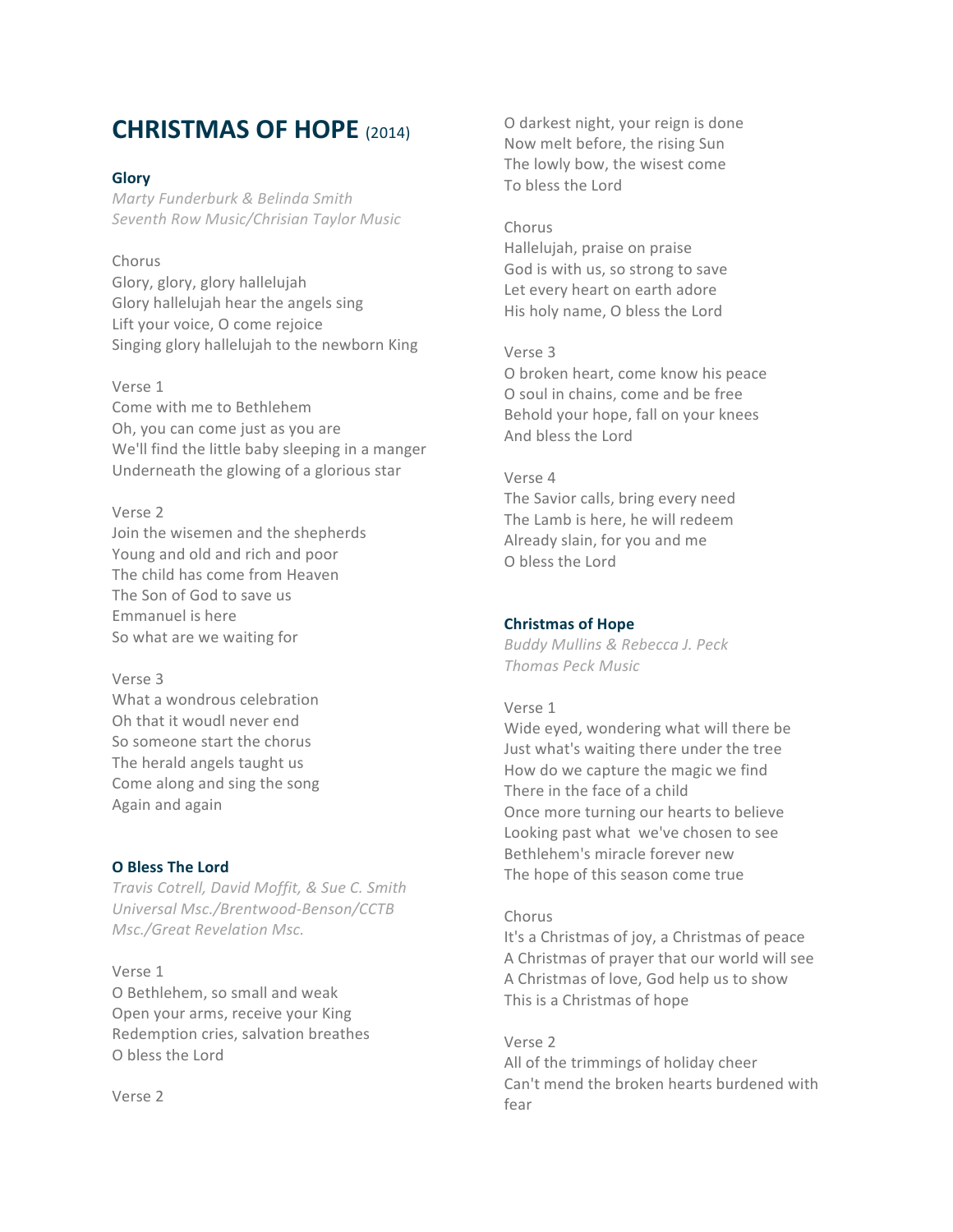What we need most is the light Jesus brings To help us see what Christmas means Heaven's promise of mercy and love Heals us when we have child like trust Giving and caring our hope is renewed This Christmas our dreams can come true

# Bridge

Born in a manger Our Lord and Savior The prince of peace The hope that we need

# **Wise Men Are Coming**

*Belinda Smith & Sue C. Smith Christian Taylor Music/CCTB Music*

Verse 1 There was a poor young couple and a crowded inn A baby on the way There was a brand new star and angel choir And a stable filled with hay There was a band of Shepherds that found that child On his manger bed And if you listen closely, you might hear as Heaven says

# Chorus

Wise men are coming to worship at his feet Wise men are bringing treasures rich and sweet Wise men are on their way even as we speak Wise men are coming to the King

# Verse 2

The very night they saw it in the sky above The star became a sign And when they left their homes they didn't know The Savior they would find And though it's still a journey to Jesus now He calls on every heart Cause wise men still seek him no matter who they are

From rulers to poor men All who bow before him Find all they've needed When they find Jesus When they find Jesus

# **What Christmas Really Means**

*Sue C. Smith & David Moffit Universal Music/Brentwood-Benson/CCTB Music*

Verse 1 We're invited to the sacred manger Where Glory sleeps upon the hay To bow in wonder at the mystery Of all that is fullfilled this day

# Chorus 1

Oh hallelujah, where there was darkness Now Heaven's light has intervened A child is born and we watch breathless To see what Christmas really means

# Verse 2

We're invited to relive the journey From Bethlehem to Calvary The Lamb will lead us to the hillside Where every willing soul is freed

# Chorus 2

Oh hallelujah, he dies to save us And we fall silent at the scene Oh pierce our hearts to feel the sorrow This is what Christmas really means

## Verse 3

We're invited to the tomb now empty For dawn has come and hope is here And sin is swallowed up in victory Now there is nothing left to fear

# Chorus 3

Oh hallelujah, Jesus has risen Come sing the song of the redeemed As we proclaim to men and angels Behold what Christmas really means

Final Chorus

Bridge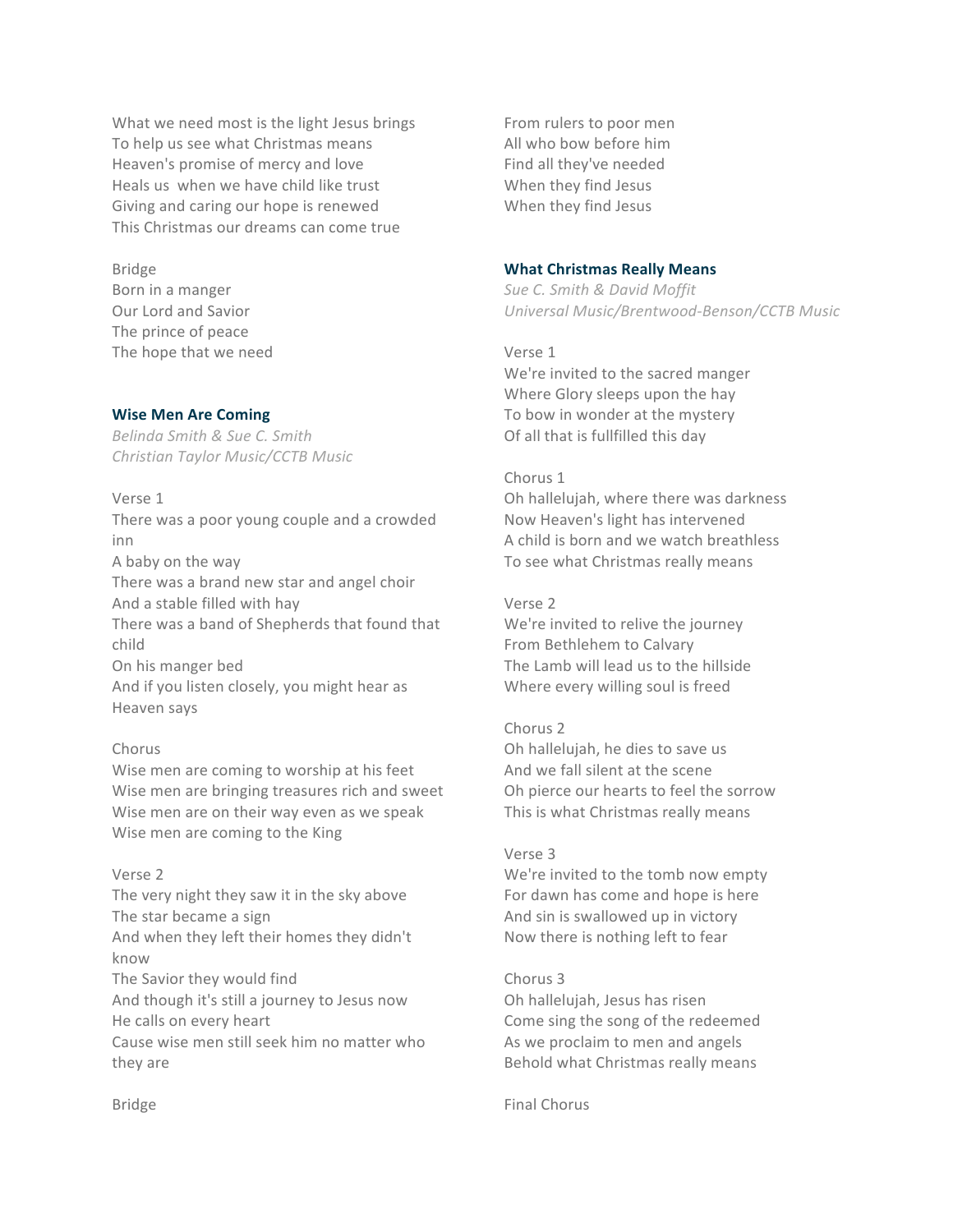Oh hallelujah, we'll shout forever Love's final chapter is complete And he will reign and we will worship Oh hallelujah to the King (x3)

# **In a Manger Lay The King**

*Robert Batton Batton Publishing*

Verse 1

While the world was mostly sleeping Joy to shepherds angels bring Born a baby with no weeping Born in Bethlehem a King

## Chorus

Hosts of angels are rejoicing "Peace on earth," the song they sing Shepherds worship in a stable In a manger lay the King

Verse 2 God of earth and Lord of Heaven Born so lowly among men From the Father, He was given Sent to take away my sin

Verse 3 Let my lips forever praise Him Let my song forever sing Christ the child is now my Savior Now my Lord, my everything

## **Come Make a Place**

*Joel Lindsey & Sue C. Smith New Spring Publishing/CCTB Music/Vacation Boy Music*

Verse 1 There in the hay Mary laid you And Joseph kept you warm You just arrived And with your first cry You fit right into their arms Just like you did in the stable Come do it all again

There's room for you Lord, you're invited in

#### Chorus

Come make a place The shape of your love alone Come make a place Come make my heart your home Jesus, I'm empty without you You're everything I need So come with your grace Come make a place in me

#### Verse 2

I wasn't there at the manger The night you came to earth Angels appeared, but I didn't hear The song that announced your birth Just like the shepherds came searching Wise men came to see I come to you Trusting you'll come to me

#### **Hope is Born in Bethlehem**

*Marty Funderburk & Caleb Collins Christian Taylor Music*

#### Chorus

Hope is born in Bethlehem The baby's name in Jesus Come bow down and worship Him Emmanuel, God with us Lay your gifts before the King Every heart and offering Let Heaven and earth together sing again Hope is born in Bethlehem

#### Verse 1

It's just a little sleepy town (Hope is born in Bethlehem) But that's where God sent Heaven down (Hope is born in Bethlehem) There beneath the star so bright What a holy night!

Verse 2 Host of Heaven all proclaim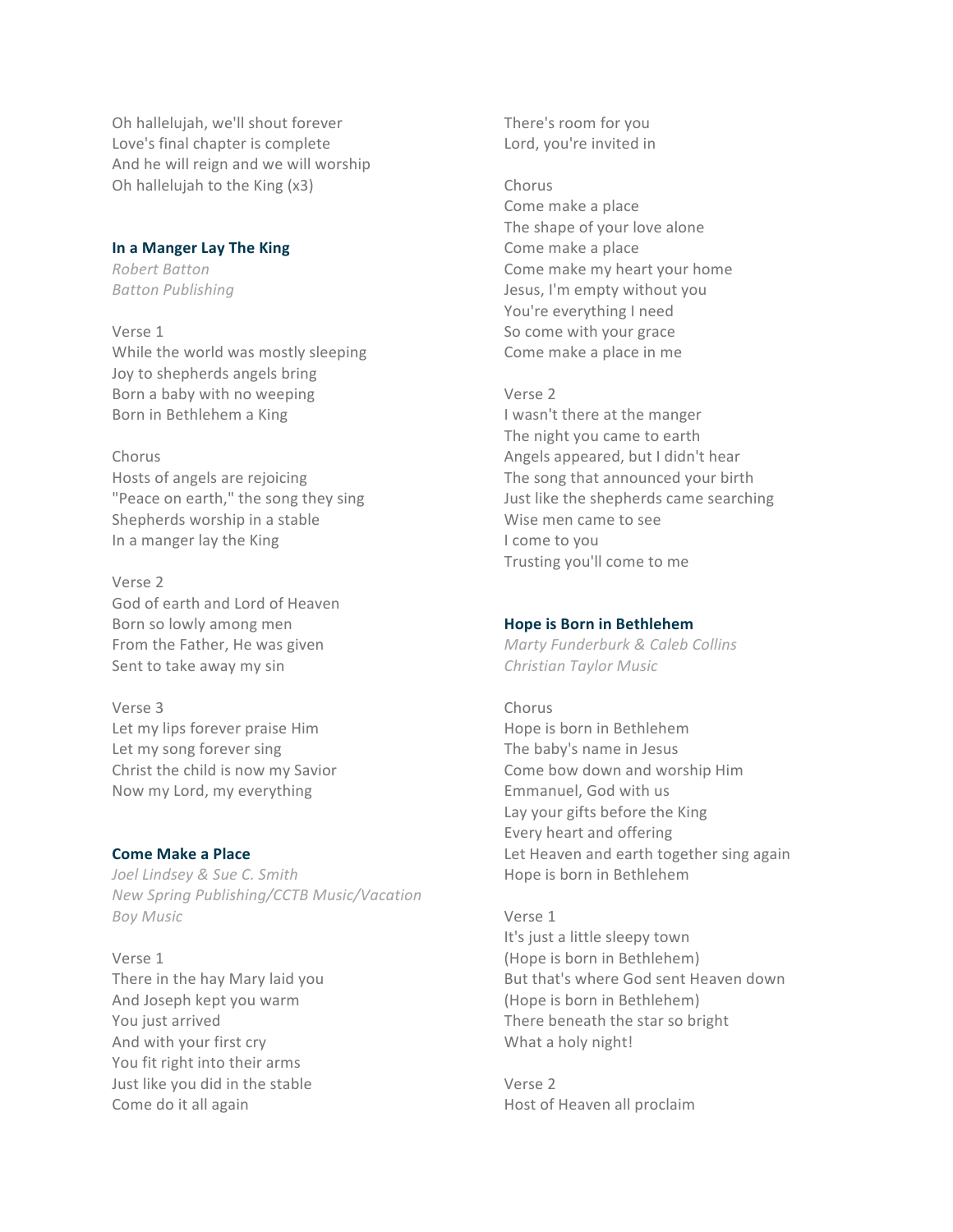(Hope is born in Bethlehem) The shepherds and the wise men came (Hope is born in Bethlehem) Messiah in a manger bed All creation said

## **Getting Ready for a Baby**

*Lee Black, Jerry Salley, & Sue C. Smith Universal Music/Brentwood-Benson/CCTB Music/ House of Blacks Music/Lasso The Moon Music*

What kind of girl would take on the world By claiming an angel had come? And what kind of man would still take her hand Knowing he wasn't the one? What kind of love, whatever it was Most people called it crazy But it would take that kind of faith Getting ready for a baby

What earthly words they must have heard Whispered as neighbors went by Did they defend the rumors of sin? Wonder if they even tried Would I walk that road? I'll never know The best I can say is, "Maybe" Were they all by themselves? Did they have any help? Getting ready for a baby

One silent night He changed their lives Like babies always do Mary and Joseph had no idea How He would change mine, too They had the job of cradling God As He entered this world to save me All part of a plan, was so much more than Getting ready for a baby

What kind of love, whatever it was Someday I'll thank them for facing All the heartache they knew Everything they went through Getting ready for a baby

## **The Reason for the Season is Me**

*Dianne Wilkinson & Gene McDonald Christian Taylor Music*

#### Verse 1

It was time to put the tree up Get the lights and tinsel out The decorations on the shelf Were scattered all about My eyes fell on the manger scene We always put outside I saw the tiny baby there And tears came to my eyes

#### Chorus

The reason for the season is me That baby in the manger was a child of destiny One day He's take my place On a cross on Calvary The reason for the season is me

#### Verse 2

So I fell down on my knees Thanked my God for what He'd done He send the world the greatest gift He gave His only Son That baby in the stable That night in Bethlehem Would be the holy sacrifice That would save me from my sin

# **The Wonder of His Love**

*Phil Cross Bridge Building Music/Cameron Hill Music*

#### Verse 1

The Father God in Heaven So loved the unforgiven So loved the world He gave His only Son It is a wondrous story Through the riches of His glory God sent the greatest gift to everyone

#### Chorus

I will never get over the wonder of His love I will ever be under the Father up above I will glorify, testify, until the day I die I will never get over the wonder of His love